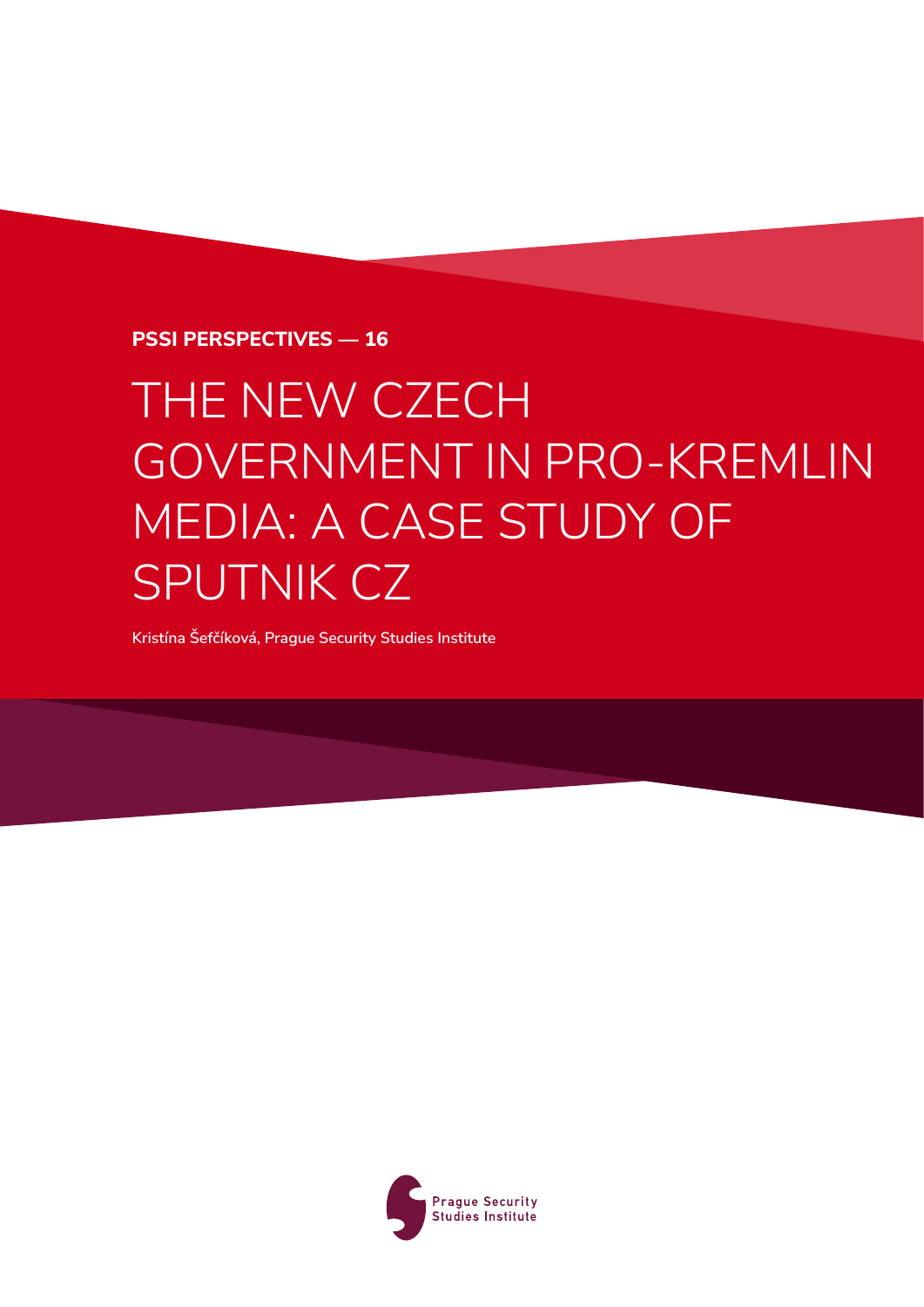## THE NEW CZECH GOVERNMENT IN PRO-KREMLIN MEDIA: A CASE STUDY OF SPUTNIK CZ

**Kristína Šefčíková, PSSI**

The last quarter of 2021 was an eventful one for Czech politics – a parliamentary election took place in October and, mid-December, the new five-party coalition government was appointed. Researchers from Prague Security Studies Institute (PSSI) monitored the website Sputnik CZ in the period from October to December 2021 to map how it reflected the formation of the new Czech government.

The parliamentary election brought an end to the minority government of the populist ANO 2011 and center-left Czech Social Democratic Party (ČSSD), externally supported by the Communist Party of Bohemia and Moravia (KSČM). It was led by Andrej Babiš from ANO, who was seen as an acceptable candidate by Sputnik, thanks to his proclaimed defense of national interests and increasingly anti-immigration stance.**<sup>1</sup>** He was especially favored compared to the more liberal conservative coalition of the SPOLU (Together) alliance dominated by the Civic Democratic Party (ODS) and the alliance of the Czech Pirate Party and the Mayors and Independents, who won the election. This new government led by Prime Minister Petr Fiala is more firmly oriented towards the West, and likewise an ideologically unfavorable candidate for Sputnik, whose negative stance towards this coalition was visible already in its coverage prior to the elections.**<sup>2</sup>**

It was, therefore, to be expected that the Czech branch of the Russian information agency Sputnik would have a biased approach to the new government, with the potential for disinformation campaigns. Sputnik CZ was established by the Russian state-owned news agency Rossiya Segodnya in 2014.**3**Although Sputnik presents itself as a mainstream medium, experts consider it an important tool of Russian propaganda.**<sup>4</sup>** In the examined time period, total visits to the website ranged between 1.9 million and 2.35 million,<sup>5</sup> and its articles were also shared on its Facebook page with over 139 000 followers.**6** Sputnik's reach makes it one of the most-read websites on the Czech disinformation scene**<sup>7</sup>** and it has repeatedly proven to be the most active website in PSSI's monitorings due to the amount of original content it produces**8**, which also sets the tone for other manipulative websites.**<sup>9</sup>**

<sup>1</sup> Kristína Šefčíková, "Pandora Papers: novinářská praxe a integrita ve střetu s alternativními médii", Prague Security Studies Institute, https:/[/www.pssi.cz](https://www.pssi.cz/download//docs/9483_pssi-perspectives-15-pandora-papers.pdf)/download//docs/9483\_pssi-perspectives-15-pandora-papers.pdf

<sup>2</sup> Jonáš Syrovátka, Kristína Šefčíková, "České volby v éře dezinformací", Prague Security Studies Institute, https:/[/www.pssi.cz](https://www.pssi.cz/download//docs/9417_parliamentary-elections-2021-analysis.pdf) /download//docs/9417\_[parliamentary](https://www.pssi.cz/download//docs/9417_parliamentary-elections-2021-analysis.pdf)-elections-2021-analysis.pdf

<sup>3</sup> "O projektu", Sputnik CZ, https:/[/cz.sputniknews.com](https://cz.sputniknews.com/docs/index.html)/docs/index.html

<sup>4</sup> "Russian Social Media Influence", RAND Corporation, https:/[/www.rand.org](https://www.rand.org/content/dam/rand/pubs/research_reports/RR2200/RR2237/RAND_RR2237.pdf)/content/dam/rand/pubs/research\_reports /RR2200/RR2237/RAND\_[RR2237.pdf;](https://www.rand.org/content/dam/rand/pubs/research_reports/RR2200/RR2237/RAND_RR2237.pdf) Jonáš Syrovátka, "Sputnik CZ: jak funguje hlavní kanál ruské propagandy v ČR?", Prague Security Studies Institute (https:/[/www.pssi.cz](https://www.pssi.cz/download/docs/8414_699-blog-sputnik-cz.pdf)/download/docs/8414\_699-blog-sputnik-cz.pdf)

<sup>5</sup> According to Similar Web, https:/[/www.similarweb.com](https://www.similarweb.com/website/cz.sputniknews.com/)/website/cz.sputniknews.com/

<sup>6</sup> Sputnik Česká republika, Facebook, https:/[/www.facebook.com](https://www.facebook.com/cz.sputnik)/cz.sputnik

<sup>7</sup> Jonáš Syrovátka et al., "Dezinformace jako byznys", Prague Security Studies Institute, https:/[/www.pssi.cz](https://www.pssi.cz/download//docs/8207_751-dezinformace-jako-byznys.pdf)/download//docs /8207\_751-[dezinformace](https://www.pssi.cz/download//docs/8207_751-dezinformace-jako-byznys.pdf)-jako-byznys.pdf

<sup>8</sup> See e.g. Jonáš Syrovátka, "Sputnik CZ: jak funguje hlavní kanál ruské propagandy v ČR?", Prague Security Studies Institu-te, https:/[/www.pssi.cz](https://www.pssi.cz/download//docs/8414_699-blog-sputnik-cz.pdf)/download//docs/8414\_699-blog-sputnik-cz.pdf; Jonáš Syrovátka et al., "Infodemie: Koronavirus a konspirace v České republice", Prague Security Studies Institute, https:/[/www.pssi.cz](https://www.pssi.cz/download//docs/8145_785-infodemic-coronavirus-and-conspiracies-in-the-cr.pdf)/download//docs/8145\_785-infodemic -coronavirus-and-[conspiracies](https://www.pssi.cz/download//docs/8145_785-infodemic-coronavirus-and-conspiracies-in-the-cr.pdf)-in-the-cr.pdf; Jonáš Syrovátka et al., "Evropské volby 2019", Prague Security Studies Institute, https:/[/www.pssi.cz](https://www.pssi.cz/download//docs/8412_705-evropske-volby-2019-analyza.pdf)/download//docs/8412\_705-evropske-volby-2019-analyza.pdf

<sup>9</sup> Jonáš Syrovátka et al., "Infodemie: koronavirus a konspirace v České republice", Prague Security Studies Institute, [https:](https://www.pssi.cz/download//docs/8143_783-infodemie-koronavirus-a-konspirace-v-cr.pdf)// [www.pssi.cz](https://www.pssi.cz/download//docs/8143_783-infodemie-koronavirus-a-konspirace-v-cr.pdf)/download//docs/8143\_783-infodemie-koronavirus-a-konspirace-v-cr.pdf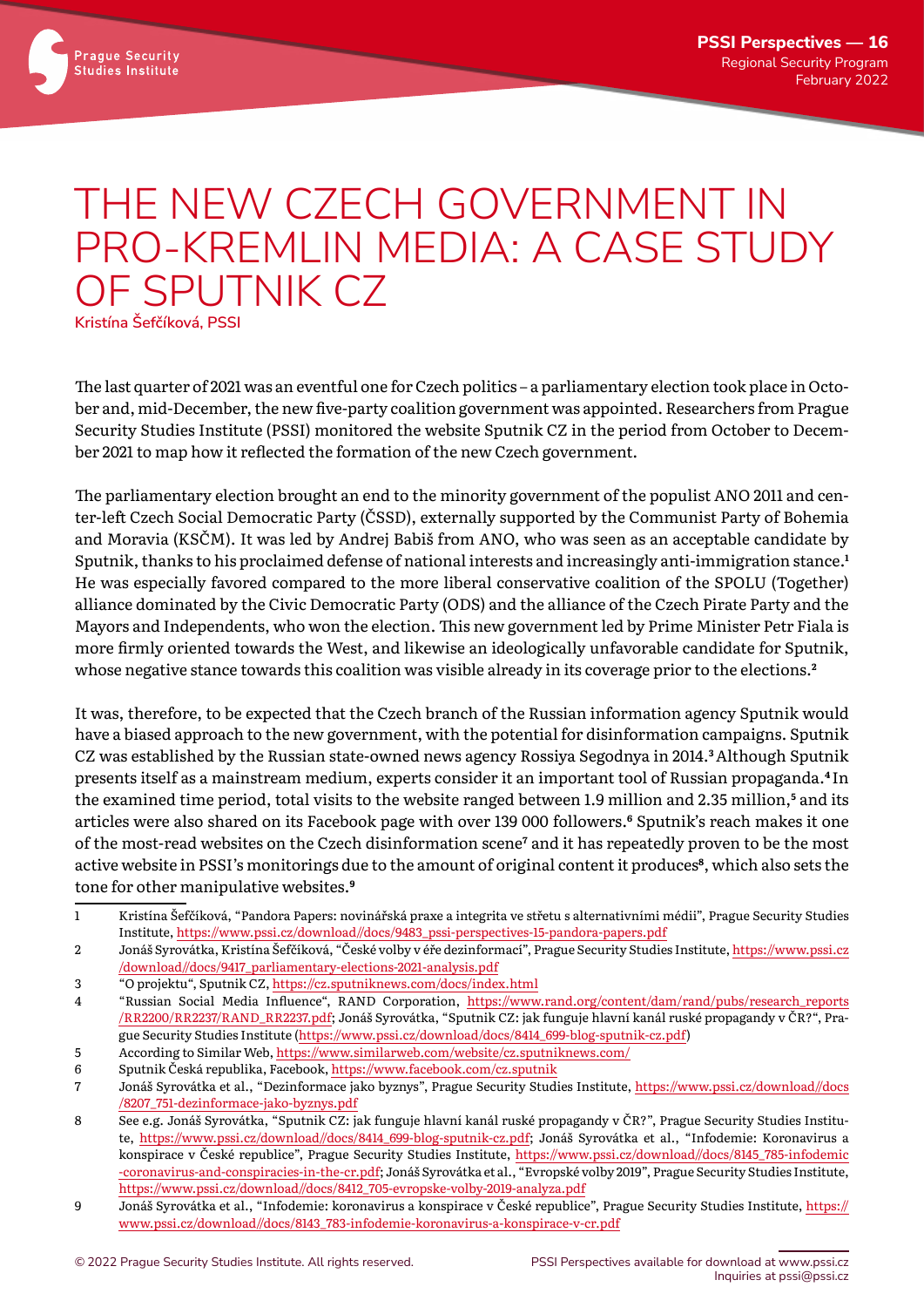Table 1: Czech disinformation websites replicating Sputnik's content

| <b>Name</b>       | Number of visits according to Similar Web<br>(December 2021) | Number of followers<br>on Facebook |
|-------------------|--------------------------------------------------------------|------------------------------------|
| AC24              | 800 000                                                      | 80688                              |
| CZ24 News         | 1050000                                                      |                                    |
| Česko bez cenzury | 85 000                                                       | 29695                              |
| Nová republika    | 500 000                                                      |                                    |

#### **COVERAGE OF THE FORMATION OF THE NEW CZECH GOVERNMENT**

During the post-election monitoring, PSSI researchers looked specifically at the websites' category "Opinions" which is the main source of Sputnik's manipulative content, as opposed to its news reporting, which is delivered chiefly in an informative and neutral manner. Around 70 % of the 139 examined opinion pieces were written by three Czech authors: Vladimír Franta (44 articles), Alena Novotná (32) and Jana Petrova (21). These pseudo-commentators are notorious for their long-term cooperation with the website. Sputnik CZ is likely to benefit from this cooperation since the authors can provide insights unavailable to foreigners. At the same time, the editorial office distances itself from them and stresses that articles in the opinion sections represent only the opinion of the given author, which allows it to shed possible criticism for bias or inaccurate reporting.

The majority of the examined articles included interviews with either representatives of anti-establishment political parties or both Czech and Russian sociologists and political scientists. The most space for expression was provided to the right-wing populist and eurosceptic party Freedom and Direct Democracy with 21 interviews, the Communist Party of Bohemia and Moravia (10 interviews) and the national-conservative, hard eurosceptic Tricolour (6). Representatives of similarly oriented Volný blok (Free Bloc), known for spreading COVID-19-related conspiracy theories, also made appearances, as did ČSSD. This demonstrates Sputnik's long-standing good relationship with these parties who then get to use this platform to promote their positions and agenda.

### **TOPICS**

The general stance of Sputnik towards the new government in the monitored months was rejecting and skeptical. Although Sputnik did not doubt the legitimacy of the election result as the choice of the people, it claimed the winning parties did not play fair from the start. According to Sputnik, coalition forming is a process that should happen post-election. In doing so beforehand, the now governing parties supposedly cheated because the individual parties would not get the number of votes needed to get into the parliament.**10** That is why Sputnik presents the new government as undemocratic and unrepresentative. The web often emphasized the fact that this election saw "*the most lost votes in the history of the Czech Republic,*" around 1 million, which makes the new government a "*dictatorship of the minority.*"**<sup>11</sup>**

<sup>10</sup> Tatjana Naronskaja, "Keller k volbám: Uplácat předvolební koalici z jedné silné strany a z několika trpaslíků se vymstí", Sputnik CZ, https:/[/cz.sputniknews.com](https://cz.sputniknews.com/20211009/keller-k-volbam-uplacat-predvolebni-koalici-z-jedne-silne-strany-a-z-nekolika-trpasliku-se-vymsti-16113731.html)/20211009/keller-k-volbam-uplacat-predvolebni-koalici-z-jedne-silne-strany-a-z-nekolika -trpasliku-se-vymsti-[16113731.html](https://cz.sputniknews.com/20211009/keller-k-volbam-uplacat-predvolebni-koalici-z-jedne-silne-strany-a-z-nekolika-trpasliku-se-vymsti-16113731.html)

<sup>11</sup> Alena Novotná, "Budoucí vláda by mohla rozpolcenou českou společnost sjednotit, a to proti sobě", Sputnik CZ, [https:](https://cz.sputniknews.com/20211013/budouci-vlada-by-mohla-rozpolcenou-ceskou-spolecnost-sjednotit-a-to-proti-sobe-16154465.html)//cz [.sputniknews.com](https://cz.sputniknews.com/20211013/budouci-vlada-by-mohla-rozpolcenou-ceskou-spolecnost-sjednotit-a-to-proti-sobe-16154465.html)/20211013/budouci-vlada-by-mohla-rozpolcenou-ceskou-spolecnost-sjednotit-a-to-proti-sobe-16154465 [.html](https://cz.sputniknews.com/20211013/budouci-vlada-by-mohla-rozpolcenou-ceskou-spolecnost-sjednotit-a-to-proti-sobe-16154465.html)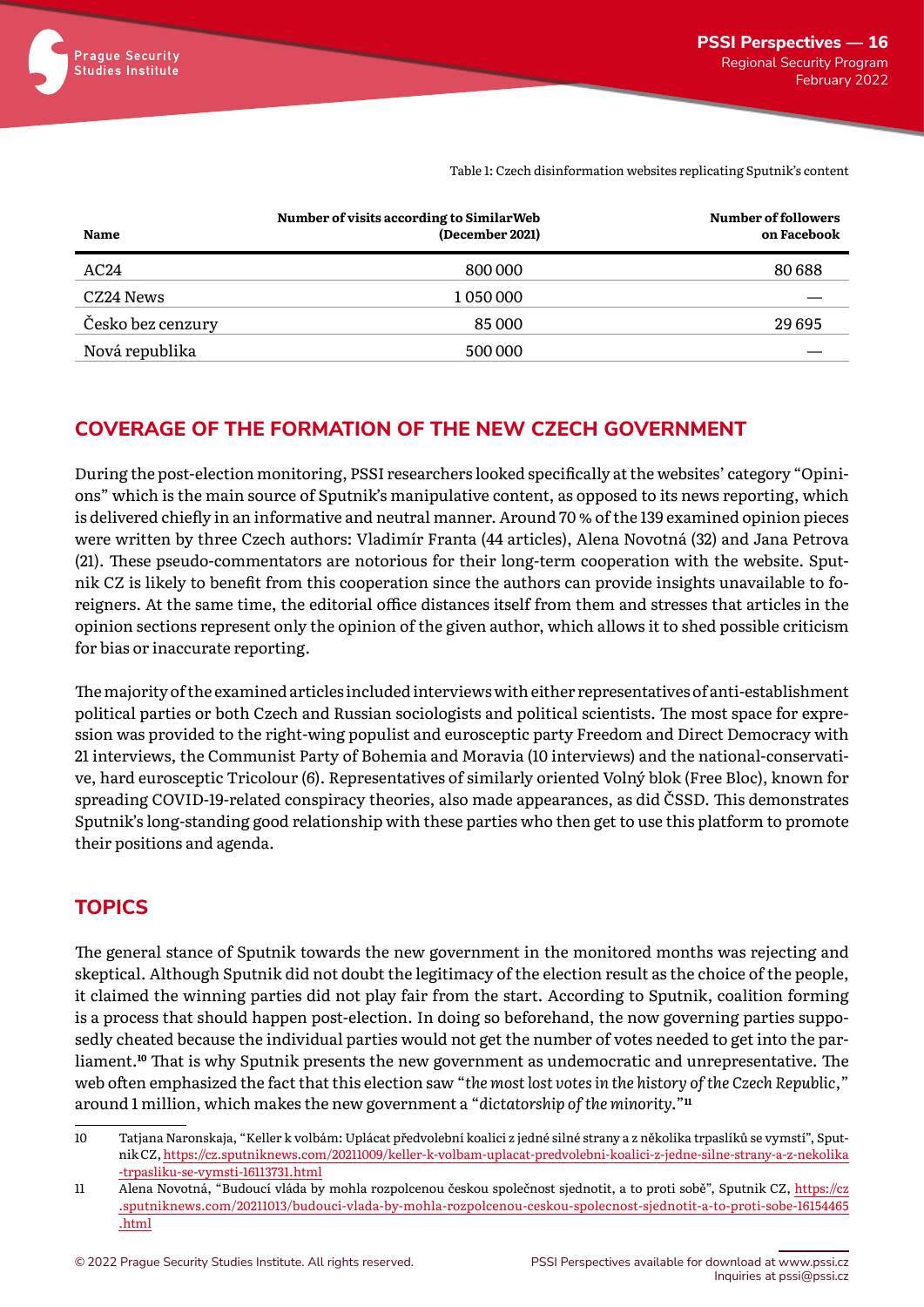

Moreover, the election result supposedly brought the Czech Republic closer to a regime of "*limited sovereignty.*"**12** The five-party coalition's success was interpreted as the work of biased mainstream media like the public Czech Television and foreign intelligence services, all representing interests of external actors such as the European Union or the USA. Sputnik presented the government and its agenda as a servant to Brussel's whims and an antithesis to Czech national interests.**<sup>13</sup>**

The narrative of an undemocratic and totalitarian government was underlined by accusing the coalition of an open coup against President Miloš Zeman.**14** At the time of the forming of the government, the President experienced health problems that led to hospitalization. The coalition considered evoking Article 66 of the Constitution, which would transfer the President's powers to other constitutional authorities because of worries that the President's health rendered him unable to properly carry out his duties. Sputnik interpreted this as an openly aggressive attempt, in collaboration with the media and even the hospital where the President was staying, to get rid of a president who does not match the new government's ideological stances and is one of the last obstacles on their way to control all Czech institutions.**<sup>15</sup>**

Sputnik predicted a bleak future for Czech-Russian relations, as reported in 25 % of the articles. The website saw the embodiment of this issue in the contested candidate for the minister of foreign affairs, Jan Lipavský. President Miloš Zeman rejected Lipavský's nomination at first, stating his reserved stance towards the Visegrad Group and Israel, as well as supposed lack of qualifications as the reason, and there was potential for a constitutional battle over the nomination with the new Prime Minister Fiala.**16** In the end, Zeman appointed Lipavský after Fiala personally vouched for him.

In Sputnik, Lipavský's stated plans to revise Czech-Russian relations were exaggerated as plans to bring this bilateral relationship to point zero as a part of the new government's "*doctrine of Russophobia*"**17** and led to claims that "*the Slovak Embassy will become the representative of the Czech state in Russia.*"**18** Moreover, Lipavský's new position was interpreted as a "*reward*" for his role in ousting Russian and Chinese companies out of the tender for the Czech nuclear plant Dukovany.**<sup>19</sup>**

This supposed "*death of Czech-Russian relations*"**20** was also presented as a death sentence for the Czech economy. The Russian share in the Czech economy and trade and Czech dependence on Russian energy was overstated to underline the probable catastrophic consequences of the new foreign policy towards Russia

<sup>12</sup> Jana Petrova, "Votava: Dárků bude sice hodně, přesto občanům radost neudělají…", Sputnik CZ, https:/[/cz.sputniknews.com](https://cz.sputniknews.com/20211224/votava-darku-bude-sice-hodne-presto-obcanum-radost-neudelaji-16969421.html) /20211224/votava-darku-bude-sice-hodne-presto-obcanum-radost-neudelaji-[16969421.html](https://cz.sputniknews.com/20211224/votava-darku-bude-sice-hodne-presto-obcanum-radost-neudelaji-16969421.html)

<sup>13</sup> Vladimír Franta, "Lipavský chce lepší vztahy s RF? Škoda, že ČR rezignovala na samostatnou zahraniční politiku. Názor", Sputnik CZ, https:/[/cz.sputniknews.com](https://cz.sputniknews.com/20211209/lipavsky-chce-lepsi-vztahy-s-rf-skoda-ze-cr-rezignovala-na-samostatnou-zahranicni-politiku-nazor-16800984.html)/20211209/lipavsky-chce-lepsi-vztahy-s-rf-skoda-ze-cr-rezignovala-na-samostatnou -zahranicni-politiku-nazor-[16800984.html](https://cz.sputniknews.com/20211209/lipavsky-chce-lepsi-vztahy-s-rf-skoda-ze-cr-rezignovala-na-samostatnou-zahranicni-politiku-nazor-16800984.html)

<sup>14</sup> Jana Petrova, "Jiří Vyvadil: Proč nebylo svoláno konsilium lékařů a proč vojenská nemocnice?", Sputnik CZ, [https:](https://cz.sputniknews.com/20211022/jiri-vyvadil-proc-nebylo-svolano-konsilium-lekaru-a-proc-vojenska-nemocnice-16260577.html)//cz [.sputniknews.com](https://cz.sputniknews.com/20211022/jiri-vyvadil-proc-nebylo-svolano-konsilium-lekaru-a-proc-vojenska-nemocnice-16260577.html)/20211022/jiri-vyvadil-proc-nebylo-svolano-konsilium-lekaru-a-proc-vojenska-nemocnice-16260577.html

<sup>15</sup> Vladimír Franta, "Maříková: Strana, jež by sama neudělala 5 %, nám bude poroučet v Poslanecké sněmovně? Toť život", Sputnik CZ, https:/[/cz.sputniknews.com](https://cz.sputniknews.com/20211022/marikova-strana-jez-by-sama-neudelala-5--nam-bude-poroucet-v-poslanecke-snemovne-tot-zivot-16260931.html)/20211022/marikova-strana-jez-by-sama-neudelala-5--nam-bude-poroucet-v-poslanecke -snemovne-tot-zivot-[16260931.html](https://cz.sputniknews.com/20211022/marikova-strana-jez-by-sama-neudelala-5--nam-bude-poroucet-v-poslanecke-snemovne-tot-zivot-16260931.html)

<sup>16</sup> Jan Lopatka and Robert Muller, "Czech president rejects new PM's foreign minister nominee", Reuters, https:/[/www.reuters](https://www.reuters.com/world/europe/czech-president-rejects-new-pms-foreign-minister-nominee-2021-12-10/) .com/world/europe/czech-[president](https://www.reuters.com/world/europe/czech-president-rejects-new-pms-foreign-minister-nominee-2021-12-10/)-rejects-new-pms-foreign-minister-nominee-2021-12-10/

<sup>17</sup> Vladimír Franta, "Kolář šéfem českého zamini? Bašta by si uměl představit větší bizár, David varuje před eskalací", Sputnik CZ, https:/[/cz.sputniknews.com](https://cz.sputniknews.com/20211017/kolar-sefem-ceskeho-zamini-basta-by-si-umel-predstavit-vetsi-bizar-david-varuje-pred-eskalaci-16199887.html)/20211017/kolar-sefem-ceskeho-zamini-basta-by-si-umel-predstavit-vetsi-bizar-david-varuje -pred-eskalaci-[16199887.html](https://cz.sputniknews.com/20211017/kolar-sefem-ceskeho-zamini-basta-by-si-umel-predstavit-vetsi-bizar-david-varuje-pred-eskalaci-16199887.html)

<sup>18</sup> Alexej Saryčev, Timur Blochin, "Babišovy prezidentské šance jsou 50 na 50, pokud nebude zatčen.Názor", Sputnik CZ, [https:](https://cz.sputniknews.com/20211230/babisovy-prezidentske-sance-jsou-50-na-50-pokud-nebude-zatcen-nazor-17026958.html)// [cz.sputniknews.com](https://cz.sputniknews.com/20211230/babisovy-prezidentske-sance-jsou-50-na-50-pokud-nebude-zatcen-nazor-17026958.html)/20211230/babisovy-prezidentske-sance-jsou-50-na-50-pokud-nebude-zatcen-nazor-17026958.html

<sup>19</sup> Tatjana Naronskaja, "Bašta: Nová vláda chce být jedním z iniciátorů nové studené války v Evropě", Sputnik CZ, [https:](https://cz.sputniknews.com/20211101/basta-nova-vlada-chce-byt-jednim-z-iniciatoru-nove-studene-valky-v-evrope-16335207.html)//cz [.sputniknews.com](https://cz.sputniknews.com/20211101/basta-nova-vlada-chce-byt-jednim-z-iniciatoru-nove-studene-valky-v-evrope-16335207.html)/20211101/basta-nova-vlada-chce-byt-jednim-z-iniciatoru-nove-studene-valky-v-evrope-16335207.html

<sup>20</sup> Alexej Saryčev, Timur Blochin, "Babišovy prezidentské šance jsou 50 na 50, pokud nebude zatčen. Názor", Sputnik CZ, [https:](https://cz.sputniknews.com/20211230/babisovy-prezidentske-sance-jsou-50-na-50-pokud-nebude-zatcen-nazor-17026958.html)// [cz.sputniknews.com](https://cz.sputniknews.com/20211230/babisovy-prezidentske-sance-jsou-50-na-50-pokud-nebude-zatcen-nazor-17026958.html)/20211230/babisovy-prezidentske-sance-jsou-50-na-50-pokud-nebude-zatcen-nazor-17026958.html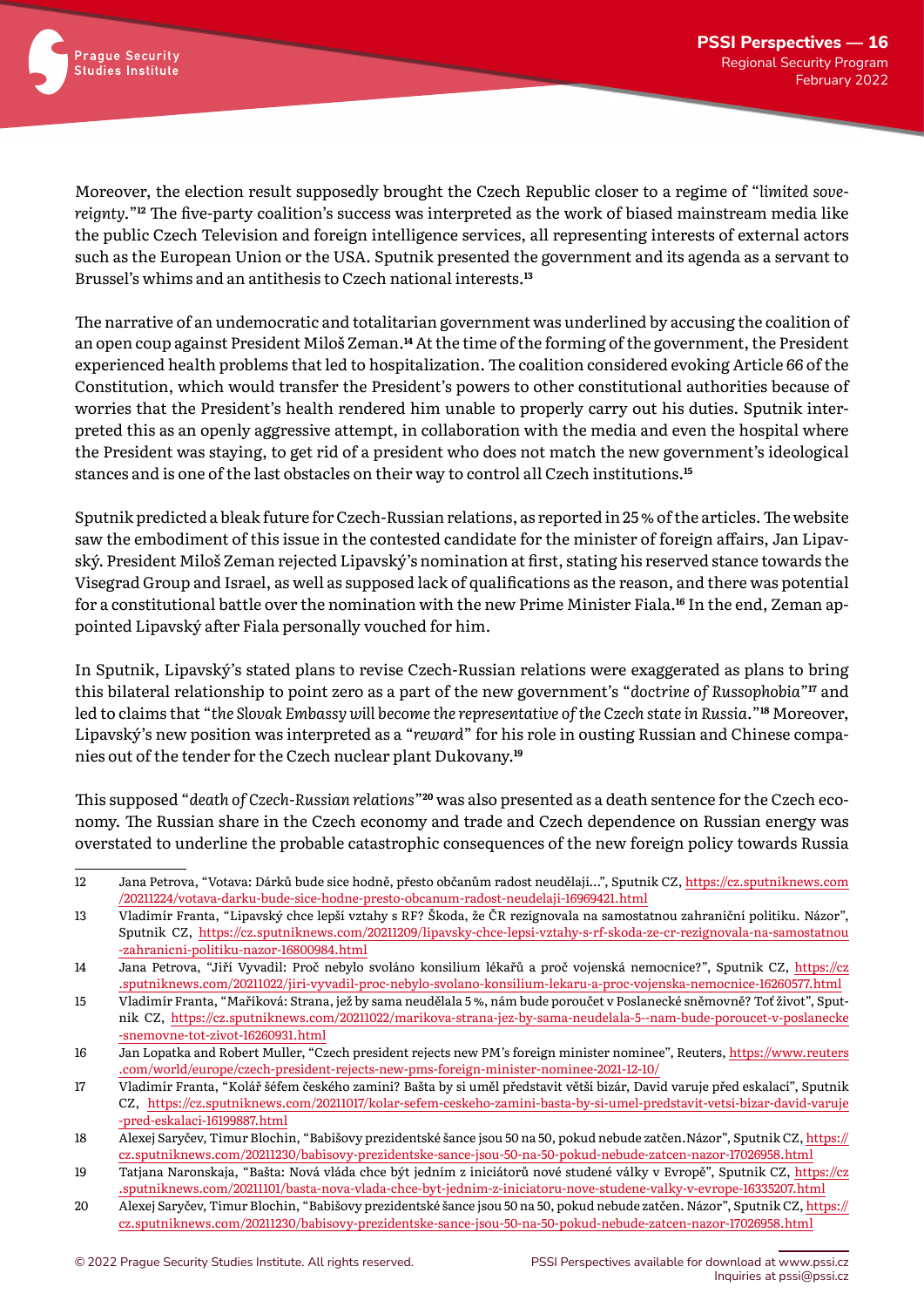

and to prove that by distancing itself from Russia, the Czech Republic would be "*shooting itself in the foot.*"**<sup>21</sup>** The new government is supposedly working on destroying the Czech economy, which will primarily impact seniors and young families**22**, bring poverty and "*annihilation of the social state.*"**23** These claims were often accompanied by references to past right-wing governments. As can be seen, Sputnik continues to utilize tactics typical of pro-Kremlin media such as exaggeration, pessimistic predictions, and fear-inducing narratives which build on past negative experience, targeting socially vulnerable parts of the society and concerns about their basic needs.



<sup>21</sup> Jana Petrova, "Mistrovství světa v kritice by pětikoalice možná vyhrála, ale volby v listopadu ne. Názor", Sputnik CZ, [https:](https://cz.sputniknews.com/20211208/mistrovstvi-sveta-v-kritice-by-petikoalice-mozna-vyhrala-ale-volby-v-listopadu-ne-nazor-16782492.html)// [cz.sputniknews.com](https://cz.sputniknews.com/20211208/mistrovstvi-sveta-v-kritice-by-petikoalice-mozna-vyhrala-ale-volby-v-listopadu-ne-nazor-16782492.html)/20211208/mistrovstvi-sveta-v-kritice-by-petikoalice-mozna-vyhrala-ale-volby-v-listopadu-ne-nazor -[16782492.html](https://cz.sputniknews.com/20211208/mistrovstvi-sveta-v-kritice-by-petikoalice-mozna-vyhrala-ale-volby-v-listopadu-ne-nazor-16782492.html)

<sup>22</sup> Jana Petrova, "Votava: Dárků bude sice hodně, přesto občanům radost neudělají…", Sputnik CZ, https:/[/cz.sputniknews.com](https://cz.sputniknews.com/20211224/votava-darku-bude-sice-hodne-presto-obcanum-radost-neudelaji-16969421.html) /20211224/votava-darku-bude-sice-hodne-presto-obcanum-radost-neudelaji-[16969421.html](https://cz.sputniknews.com/20211224/votava-darku-bude-sice-hodne-presto-obcanum-radost-neudelaji-16969421.html)

<sup>23</sup> Alena Novotná, "Další hřebíček do nestability. Fiala si vzal do týmu lidi, kteří mu mohou zlomit vaz", Sputnik CZ, [https:](https://cz.sputniknews.com/20211119/dalsi-hrebicek-do-nestability-fiala-si-vzal-do-tymu-lidi-kteri-mu-mohou-zlomit-vaz-16565485.html)// [cz.sputniknews.com](https://cz.sputniknews.com/20211119/dalsi-hrebicek-do-nestability-fiala-si-vzal-do-tymu-lidi-kteri-mu-mohou-zlomit-vaz-16565485.html)/20211119/dalsi-hrebicek-do-nestability-fiala-si-vzal-do-tymu-lidi-kteri-mu-mohou-zlomit-vaz-16565485 [.html](https://cz.sputniknews.com/20211119/dalsi-hrebicek-do-nestability-fiala-si-vzal-do-tymu-lidi-kteri-mu-mohou-zlomit-vaz-16565485.html)